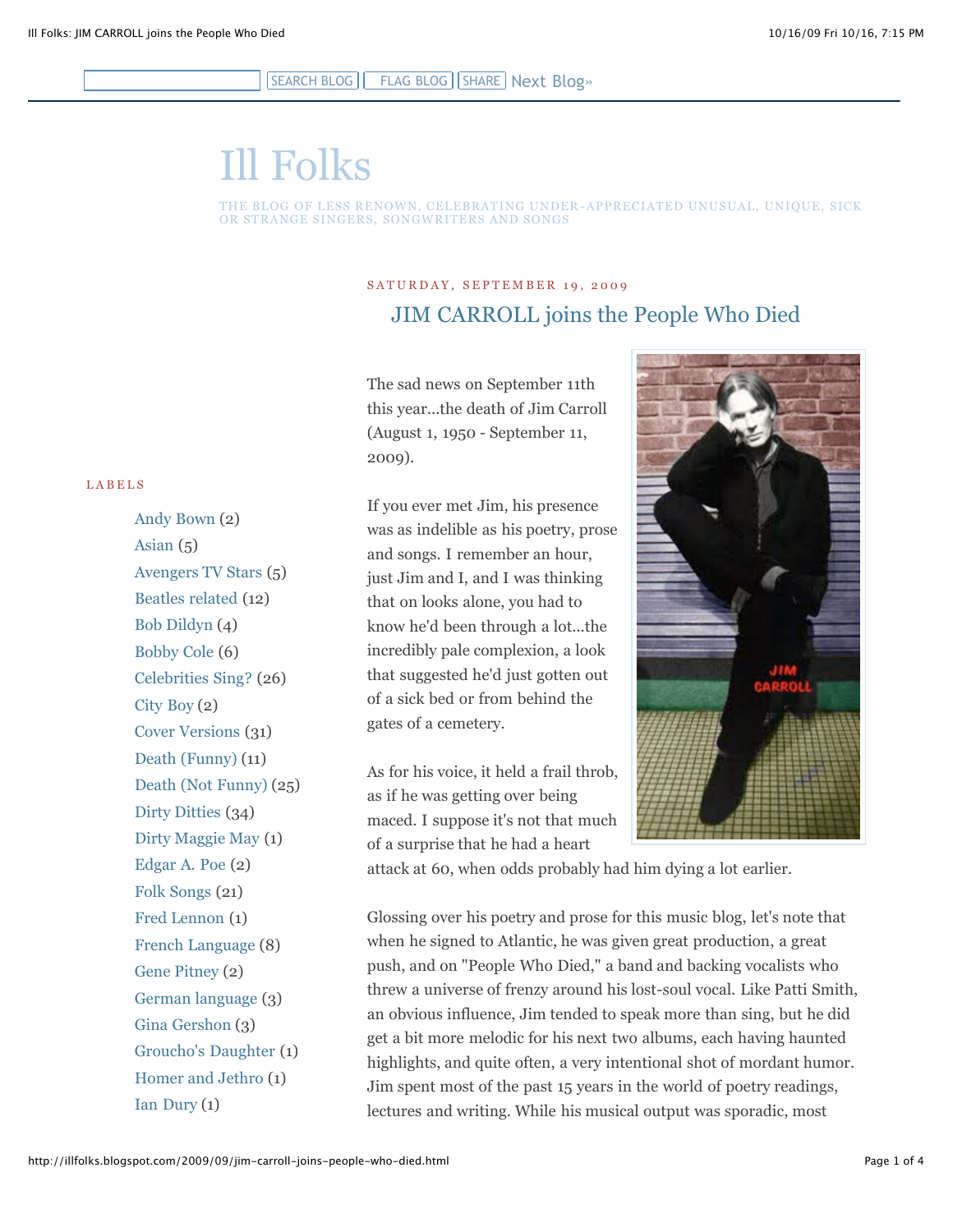[ILLustrated Oddities](http://illfolks.blogspot.com/search/label/ILLustrated%20Oddities) (10) [Italian Language](http://illfolks.blogspot.com/search/label/Italian%20Language) (4) [Jesus Christ](http://illfolks.blogspot.com/search/label/Jesus%20Christ) (8) [Jewish](http://illfolks.blogspot.com/search/label/Jewish) (2) [Lee Hazlewood](http://illfolks.blogspot.com/search/label/Lee%20Hazlewood) (3) [Margie Day](http://illfolks.blogspot.com/search/label/Margie%20Day) (1) [Martin Briley](http://illfolks.blogspot.com/search/label/Martin%20Briley) (5) [Mr. Bojangles](http://illfolks.blogspot.com/search/label/Mr.%20Bojangles) (2) [Nicola Paone](http://illfolks.blogspot.com/search/label/Nicola%20Paone) (1) [Novelty 45's](http://illfolks.blogspot.com/search/label/Novelty%2045%27s) (79) [Obits with Music](http://illfolks.blogspot.com/search/label/Obits%20with%20Music) (54) [Obscure Men](http://illfolks.blogspot.com/search/label/Obscure%20Men) (10) [Obscure Women](http://illfolks.blogspot.com/search/label/Obscure%20Women) (39) [Paul Simon related](http://illfolks.blogspot.com/search/label/Paul%20Simon%20related) (5) [Phil Ochs](http://illfolks.blogspot.com/search/label/Phil%20Ochs) (2) [Ron Nagle](http://illfolks.blogspot.com/search/label/Ron%20Nagle) (3) [Sacrilege Series](http://illfolks.blogspot.com/search/label/Sacrilege%20Series) (9) [Sarah Kernochan](http://illfolks.blogspot.com/search/label/Sarah%20Kernochan) (1) [Spike Jones](http://illfolks.blogspot.com/search/label/Spike%20Jones) (2) [TV Themes](http://illfolks.blogspot.com/search/label/TV%20Themes) (7) [William Shatner](http://illfolks.blogspot.com/search/label/William%20Shatner) (1)

## B L O G A R C H I V E

- $\blacktriangledown$  [2009](http://illfolks.blogspot.com/search?updated-min=2009-01-01T00%3A00%3A00-08%3A00&updated-max=2010-01-01T00%3A00%3A00-08%3A00&max-results=50) (93)
	- $\blacktriangleright$  [October](http://illfolks.blogspot.com/2009_10_01_archive.html) (4)

...

 $\blacktriangledown$  [September](http://illfolks.blogspot.com/2009_09_01_archive.html) (13)

[SHE'S BACK.... CHI](http://illfolks.blogspot.com/2009/09/shes-back-chi-coltrane.html) **COLTRANE** 

[SHE'S BACK..... BEVERLEY](http://illfolks.blogspot.com/2009/09/shes-back-beverley-craven.html) **CRAVEN** 

[W.C. Fields fake: SMOOTH](http://illfolks.blogspot.com/2009/09/wc-fields-fake-smooth-lundvall-dear.html) LUNDVALL "Dear Chester"

[Sir Howard Morrison \(1935-](http://illfolks.blogspot.com/2009/09/sir-howard-morrison-1935-2009-how-great.html) 2009) How Great was his

[ROSH HASHANAH: "Tangled](http://illfolks.blogspot.com/2009/09/rosh-hashanah-tangled-up-in-blue-bob.html) Up in Blue" BOB DYLAN [The Whiskeyhill Singers Live](http://illfolks.blogspot.com/2009/09/judy-henske-whiskeyhill-singers-live-62.html) '62

anything he did was welcome and interesting, and that includes his limping cover version of Del Shannon's "Runaway."

His song "People Who Died" lives...like a vampire does, or the living dead. It grabs you on the first listen, chokes you, pounds at your heart, and when it's over, you take a deep breath because you're still alive. Wish Jim still was.

Your download features thirteen songs that aren't on Rhino's "Best of" album...

Three Sisters, Nothing Is True, Crow, Judy, Barricades, Evangeline, Rooms, Still Life, Sweet Jane, Hold Back the Dream, Freddy's Store, Black Romance, Runaway...

...plus "People Who Died." Well before there was such as thing as "rap," Jim Carroll was there, and there is no rapper who could cover this song, no rapper who could touch this song, and no rapper who has come up with anything better than this song.

## [JIM CARROLL 14 SONGS](http://rapidshare.com/files/281968055/jimcarrillfolks.zip)

POSTED BY ILL FOLKS AT [7:10 AM](http://illfolks.blogspot.com/2009/09/jim-carroll-joins-people-who-died.html) LABELS: [OBITS WITH MUSIC](http://illfolks.blogspot.com/search/label/Obits%20with%20Music)

### **0 C O M M E N T S :**

[Newer Post](http://illfolks.blogspot.com/2009/09/gone-paul-burke-naked-city-larry.html) **Newer Post [Older Post](http://illfolks.blogspot.com/2009/09/doodles-weaver-does-eleanor-rigby.html)** [Post a Comment](https://www.blogger.com/comment.g?blogID=13393846&postID=785571204887945622) [Home](http://illfolks.blogspot.com/) Subscribe to: [Post Comments \(Atom\)](http://illfolks.blogspot.com/feeds/785571204887945622/comments/default)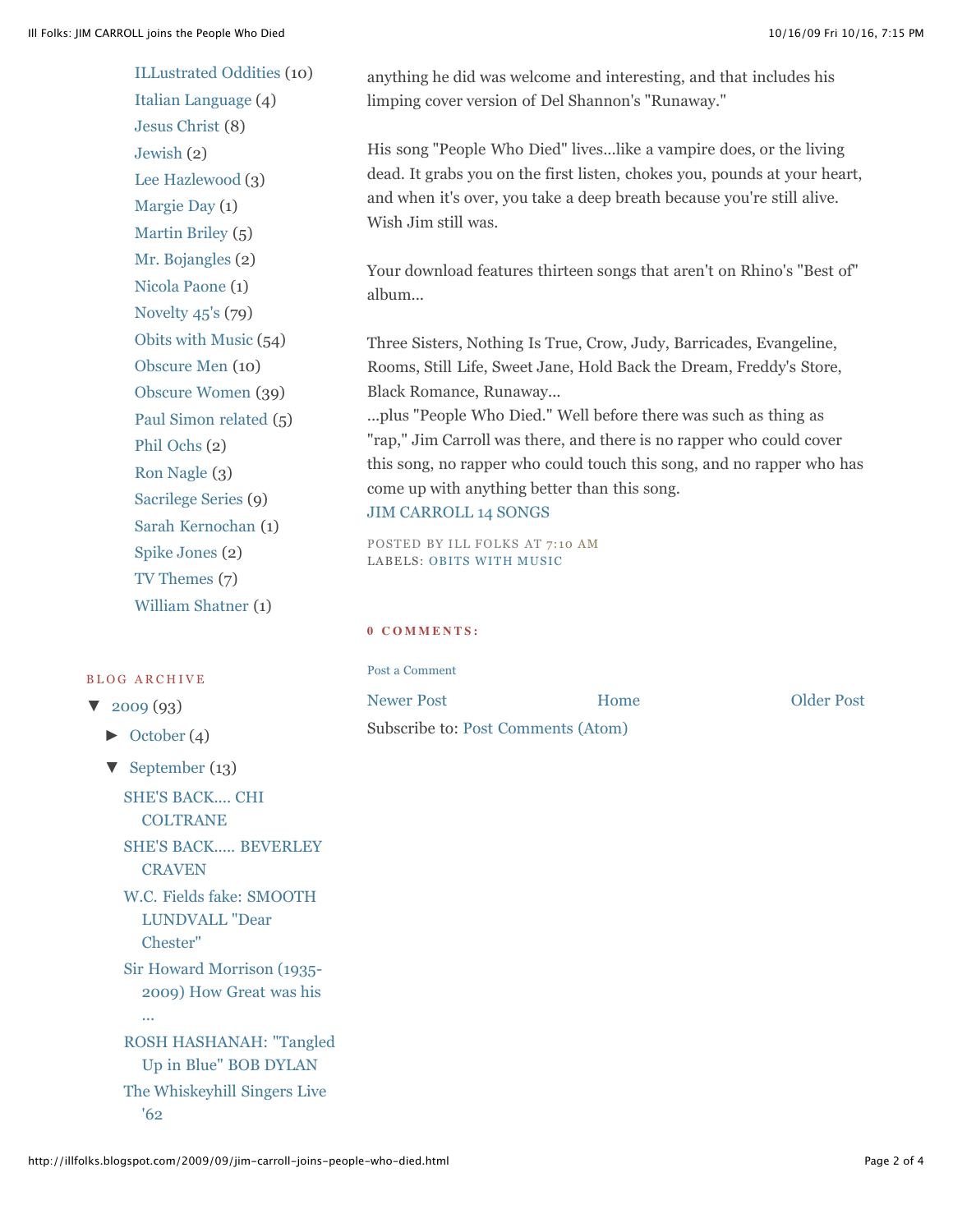[MARY TRAVERS \(November](http://illfolks.blogspot.com/2009/09/mary-travers-november-9-1936-september.html) 9, 1936 – September 16, 200...

[A Farewell Poem to Henry](http://illfolks.blogspot.com/2009/09/farewell-poem-to-henry-gibson-by.html) Gibson. By Illfolks

[GONE: Paul Burke \(Naked](http://illfolks.blogspot.com/2009/09/gone-paul-burke-naked-city-larry.html) City) Larry Gelbart (MASH)...

[JIM CARROLL joins the](http://illfolks.blogspot.com/2009/09/jim-carroll-joins-people-who-died.html) People Who Died

[DOODLES WEAVER does](http://illfolks.blogspot.com/2009/09/doodles-weaver-does-eleanor-rigby.html) ELEANOR RIGBY

[Erich Kunzel & Frankie Laine](http://illfolks.blogspot.com/2009/09/erich-kunzel-frankie-laine-gunfight-at.html) - Gunfight at OK Corr...

[Chris Connor - CHRIS GOES](http://illfolks.blogspot.com/2009/09/chris-connor-chris-goes-real-cool-at-81.html) REAL COOL AT 81

- $\blacktriangleright$  [August](http://illfolks.blogspot.com/2009_08_01_archive.html) (11)
- $\blacktriangleright$  [July](http://illfolks.blogspot.com/2009_07_01_archive.html) (13)
- $\blacktriangleright$  [June](http://illfolks.blogspot.com/2009_06_01_archive.html) (12)
- $\blacktriangleright$  [May](http://illfolks.blogspot.com/2009_05_01_archive.html) (11)
- $\blacktriangleright$  [April](http://illfolks.blogspot.com/2009_04_01_archive.html) (11)
- $\blacktriangleright$  [March](http://illfolks.blogspot.com/2009_03_01_archive.html) (6)
- $\blacktriangleright$  [February](http://illfolks.blogspot.com/2009_02_01_archive.html) (5)
- $\blacktriangleright$  [January](http://illfolks.blogspot.com/2009_01_01_archive.html) (7)
- $\blacktriangleright$  [2008](http://illfolks.blogspot.com/search?updated-min=2008-01-01T00%3A00%3A00-08%3A00&updated-max=2009-01-01T00%3A00%3A00-08%3A00&max-results=50) (80)
- $\blacktriangleright$  [2007](http://illfolks.blogspot.com/search?updated-min=2007-01-01T00%3A00%3A00-08%3A00&updated-max=2008-01-01T00%3A00%3A00-08%3A00&max-results=50) (121)
- $\blacktriangleright$  [2006](http://illfolks.blogspot.com/search?updated-min=2006-01-01T00%3A00%3A00-08%3A00&updated-max=2007-01-01T00%3A00%3A00-08%3A00&max-results=50) (75)

## UNUSUAL SITES

[Tardy Music \(old 78's,](http://tardymusic.blogspot.com/) arcane oddities) [A Phil Ochs blog](http://phil-ochs.blogspot.com/) [Music for Maniacs](http://musicformaniacs.blogspot.com/) [WFMU Thrift Shop Finds](http://blog.wfmu.org/) [Pixelmutt is BACK](http://pixelmuttz.blogspot.com/) [Spread the Good Word](http://reverendfrost.blogspot.com/) [Babette's Canada Oldies](http://mimilatwisteuse.blogspot.com/) [Obscure World Mutant](http://mutant-sounds.blogspot.com/) Sounds